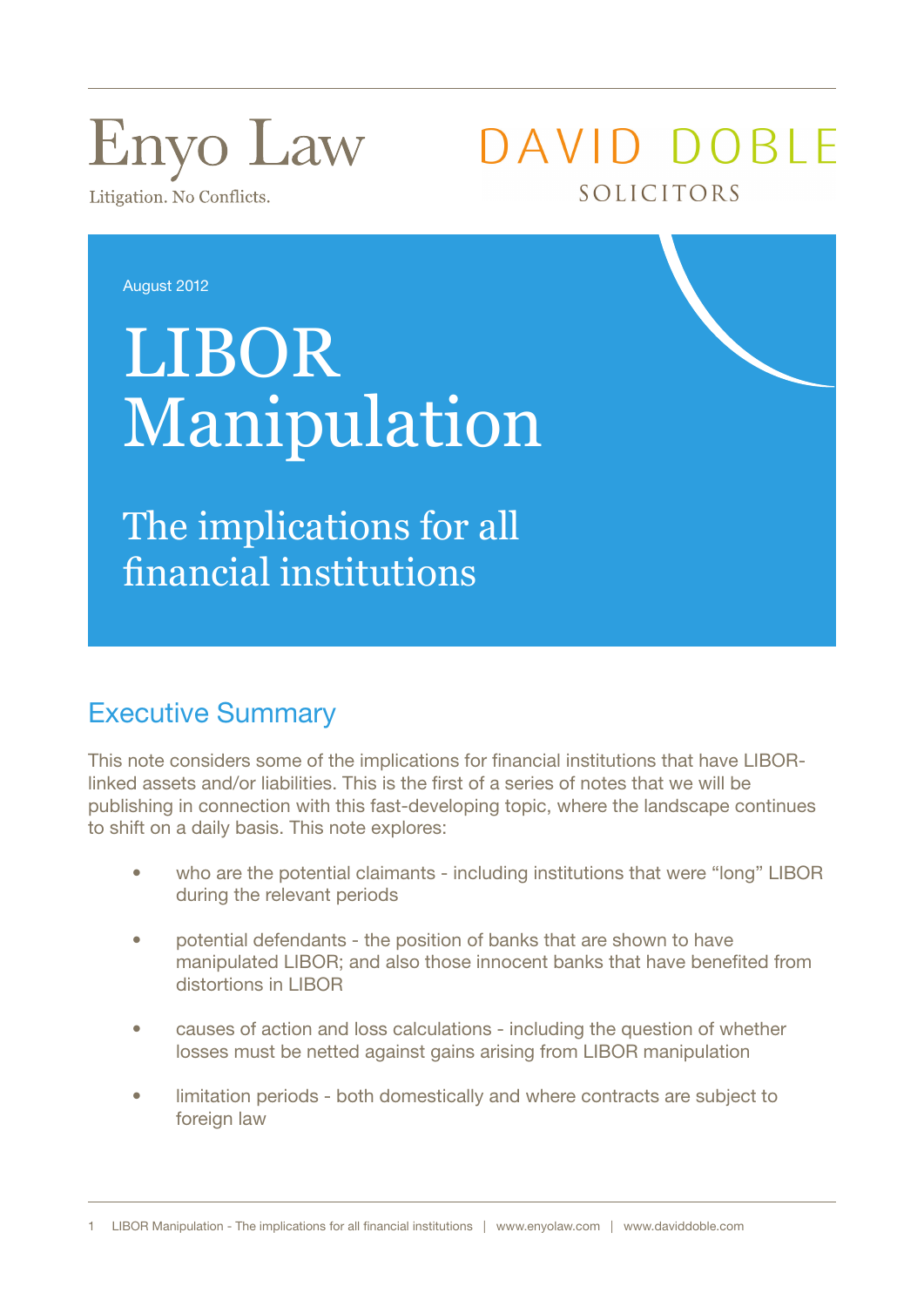## **Introduction**

The general consensus as to Barclays' recent admission of systematic LIBOR fixing over a number of years is that this will almost certainly prove to be the tip of the iceberg. Indeed, Barclays' own recent internal memorandum on the issue effectively sought to reassure staff that the constant barrage of criticism would lessen as other banks' roles in the scandal came to light. Press reports suggest that a significant number of other banks are already under investigation (Lloyds, UBS and The Royal Bank of Scotland are all reported to be facing FSA sanctions) and a full parliamentary enquiry in the UK as been announced. With the fallout from the crisis beginning to take shape, we have been considering the issues that potential claimants will need to address should they wish to mount a successful action against a bank in such unprecedented circumstances.

Broadly, there are two time periods where Barclays admitted that it had attempted to manipulate LIBOR. The first was the period between January 2005 – July 2008 (the "First Period") and the second was between approximately mid 2008 – May 2009 (the "Second Period"). It is the First Period that is of particular interest, given that the attempted manipulation occurred against a backdrop of steady economic growth and was attributable solely to the banks' greed. The banks' motives for manipulating LIBOR during the Second Period may be deemed slightly more acceptable owing to the unprecedented economic turmoil at the time, and the perceived pressure from the Bank of England on those banks not to submit high rates, which could cause panic as to the banks' solvency at a time of crisis.

## Who are the potential claimants?

At its simplest any party that has an income linked to LIBOR is a potential claimant. These would include, in particular, institutions that invested in floating rate securities with a LIBOR benchmark, or were floating rate receivers under an interest rate swap or other derivative. Moreover, certain types of interest rate derivatives will have featured a "knockin" provision by reason of which one party may have found itself paying a punitive fixed rate of interest when LIBOR fell beneath a pre-determined floor.

## Who are the potential defendants?

At this stage, there appear to be two main targets:

- 1. banks eventually shown to been involved in the manipulation of LIBOR; in particular, Barclays for whom much of the incriminating material is already in the public domain; and
- 2. banks that are not implicated in the manipulation of LIBOR levels.

Claims against LIBOR-manipulating banks are clearly going to be easier to establish than those against banks that are not implicated. If you had entered into a LIBOR-linked contract with a bank that had no involvement whatsoever in the LIBOR scandal (for example, it didn't form part of the panel of submitting banks) then the position is less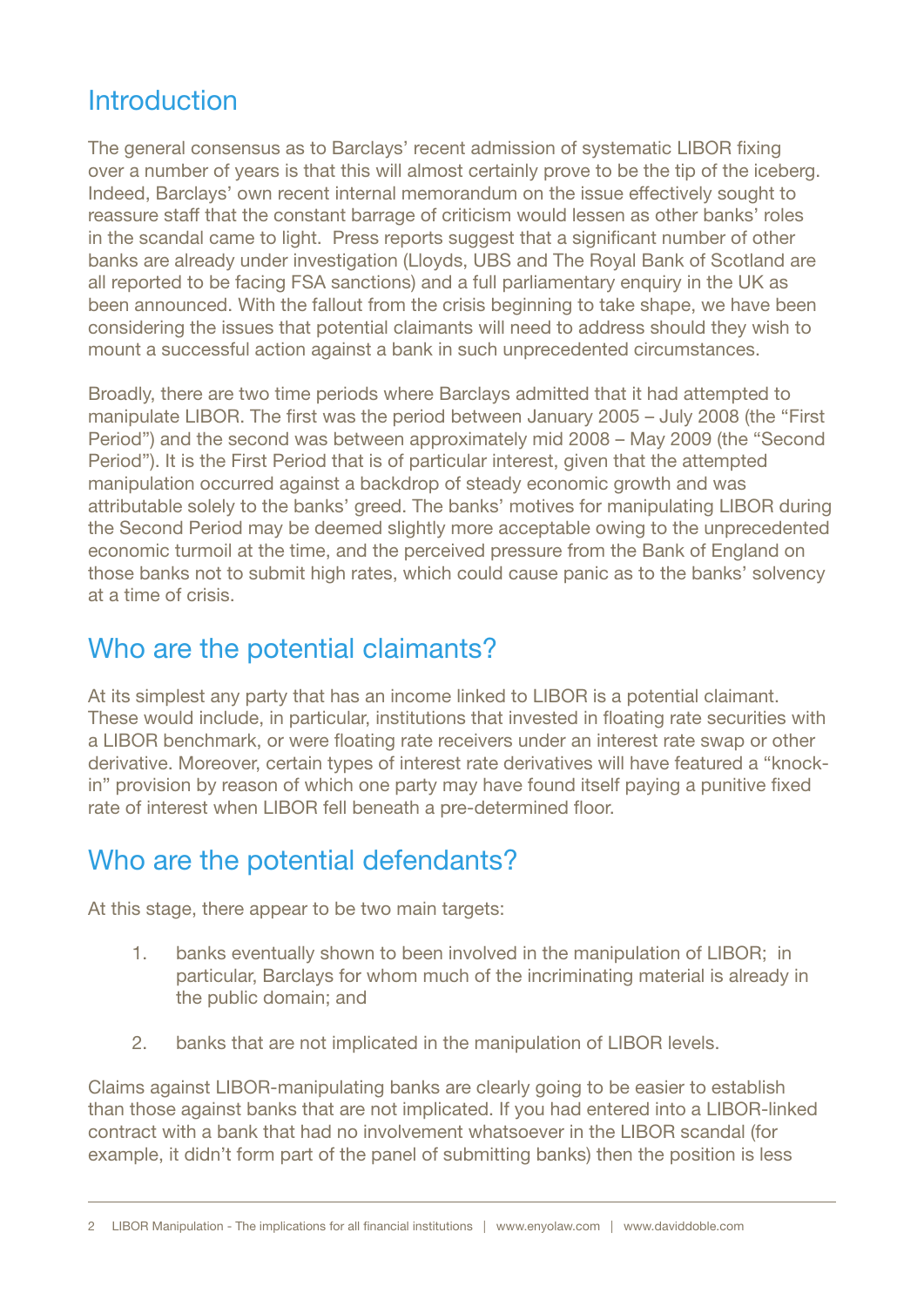clear. Certainly, you may be worse off, and the bank, although innocent, is likely to be better off. However, the reason such a position has arisen is because the LIBOR index that underpinned the entire arrangement was exposed as being rigged. It will be worth exploring the possibility that the bank has been unjustly enriched as a result of the LIBOR manipulation, albeit that the bank in question may have been innocent. Any innocent banks that do find themselves being sued on this basis may well seek to recover any losses that they suffer from the manipulating banks.

### **Causation**

A key hurdle to overcome in all of these potential cases is that of causation – i.e. demonstrating that the banks' actions in manipulating LIBOR caused loss. This causal link will not be straightforward owing to the method used in calculating LIBOR. To do this, numerous submitter banks make daily submissions at 11am GMT, and those submissions at either end of the spectrum are excluded, with the average of the remaining submissions forming the LIBOR level for that day. If the claimant is unable to demonstrate a causal link between the banks' actions and the claimant's loss, then the case will fail.

A further obstacle will be seeking to establish what impact, if any, a particular bank's artificial submission had on the overall level of LIBOR. Of course, this assumes that there were no other banks involved – if there were, and it can be shown that there was collusion as regards the LIBOR submissions, then more than one bank submitting artificial figures with a similar aim is more likely to have an impact on the final LIBOR figure. However, by way of hypothetical example, if a bank wanted a low LIBOR level so as to make significant gains, then if that bank were less than honest, it is likely to submit a low figure. There is, of course, a risk (from the dishonest bank's perspective) that its submission may be at the extreme end of the spectrum of LIBOR submissions (and so will be disregarded for the purposes of the overall LIBOR calculation), but if that bank submitted a low rate on 10 consecutive days, and it only 'worked' on one occasion, that bank is still doing all it can to skew the odds in its favour on each day. Even if their submission is excluded, they will not have suffered loss as a result; the LIBOR level will not have risen by virtue of their submission. It is, in a sense, heads the bank wins, tails the bank draws.

One option that is being given increasing consideration in circumventing the need to demonstrate a causal link is an argument that, by virtue of the LIBOR level having been manipulated, any transaction that was linked to the LIBOR level was void or voidable from the outset, and is liable to be rescinded. The argument is essentially that it was an implied term of any such contracts that LIBOR was legitimately calculated – recent developments place serious doubt as to the integrity of the rate and accordingly, if successful, the entire contract is unraveled.

#### Losses

The measure of loss is, of course, contingent on the underlying cause of action of which there are many potential candidates. These include, but are not limited to, contractual remedies, tortious relief (in particular, fraudulent misrepresentation), unjust enrichment, conspiracy and anti-competitive behaviour. However, there are a number of overarching,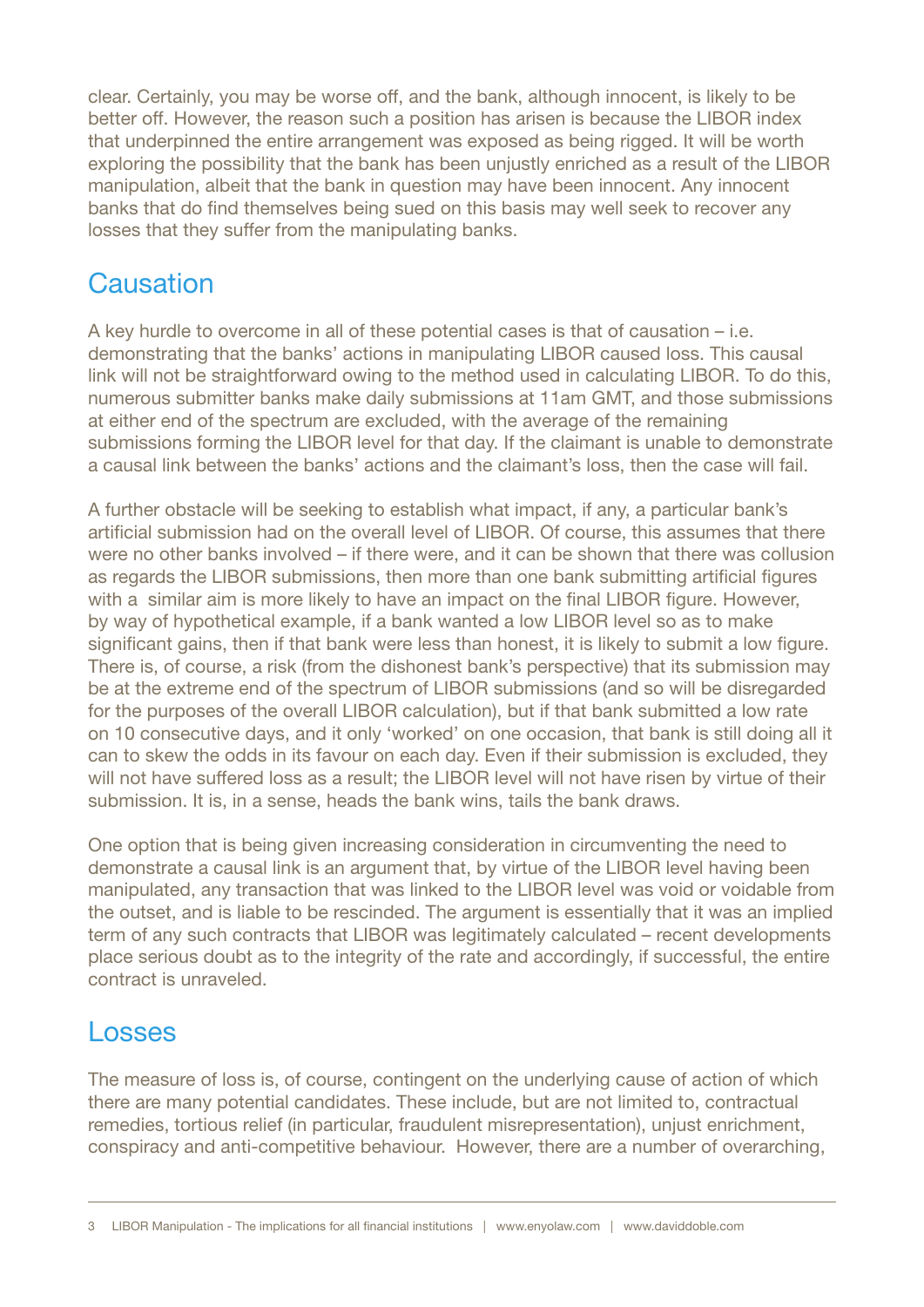general considerations:

#### Valuing the Claim

Whilst the affected parties are likely to have an idea as to which contract(s) were lossmaking (as a result of a lower LIBOR-linked return) there is likely to be a need for detailed forensic exploration. As a crude measure of loss, a party should seek to establish the position it would have been in but for the bank manipulating LIBOR. This will inevitably involve a degree of speculation as to what LIBOR should have been on the relevant date(s). There appears to be more than one way of seeking to establish this:

- 1. Remove the "manipulating" banks from the LIBOR equation altogether albeit that if more banks become embroiled in the scandal, as is widely expected, then the remaining pool of innocent banks would shrink (potentially dramatically); or
- 2. Seek to establish what all of the "manipulating" contributor banks' submissions ought to have been and re-calculate the LIBOR levels on this basis. Again, this will not be a straightforward task. Nevertheless, it is to be expected that each of the LIBOR panel banks had some sort of methodology for determining what LIBOR levels to submit on a daily basis and so, in theory, it should be possible (although painstaking) to "re-create" what those submissions should have been on any particular date.

There may be methods of avoiding this thorny issue. A claim under competition law might provide the solution, on the basis that the banks' conduct had the effect of preventing, restricting or distorting competition. There may also be scope for a claim based on "gains based damages" where, rather than the claimant being asked to demonstrate the loss it has suffered, the emphasis switches on the bank to demonstrate what it has gained.

Whichever method is adopted, it is expected that there is likely to be considerable market debate on this topic.

#### Where the potential claimant has both benefited and lost out as a result of the manipulation

Whilst some potential claimants will have only had positions that caused them loss as a result of the LIBOR manipulation, others may find themselves, better off in some respects and worse off in others. This is especially likely where there have been a wide variety of investments within any particular institution's portfolio. The risk of such a scenario is that the banks are likely to argue that the benefit of the low LIBOR level has to be taken into account, and only net losses (if any remain) fall to be considered. It may actually be that the potential claimant is actually in an overall better position than if LIBOR levels had been where they should have been.

Whether the potential claimant is able to "cherry pick" those loss making contracts, whilst ignoring those from which they have derived a benefit, remains to be seen. Where one contract has seen both 'good' (i.e. profit-making) calculation periods and 'bad' (i.e. loss-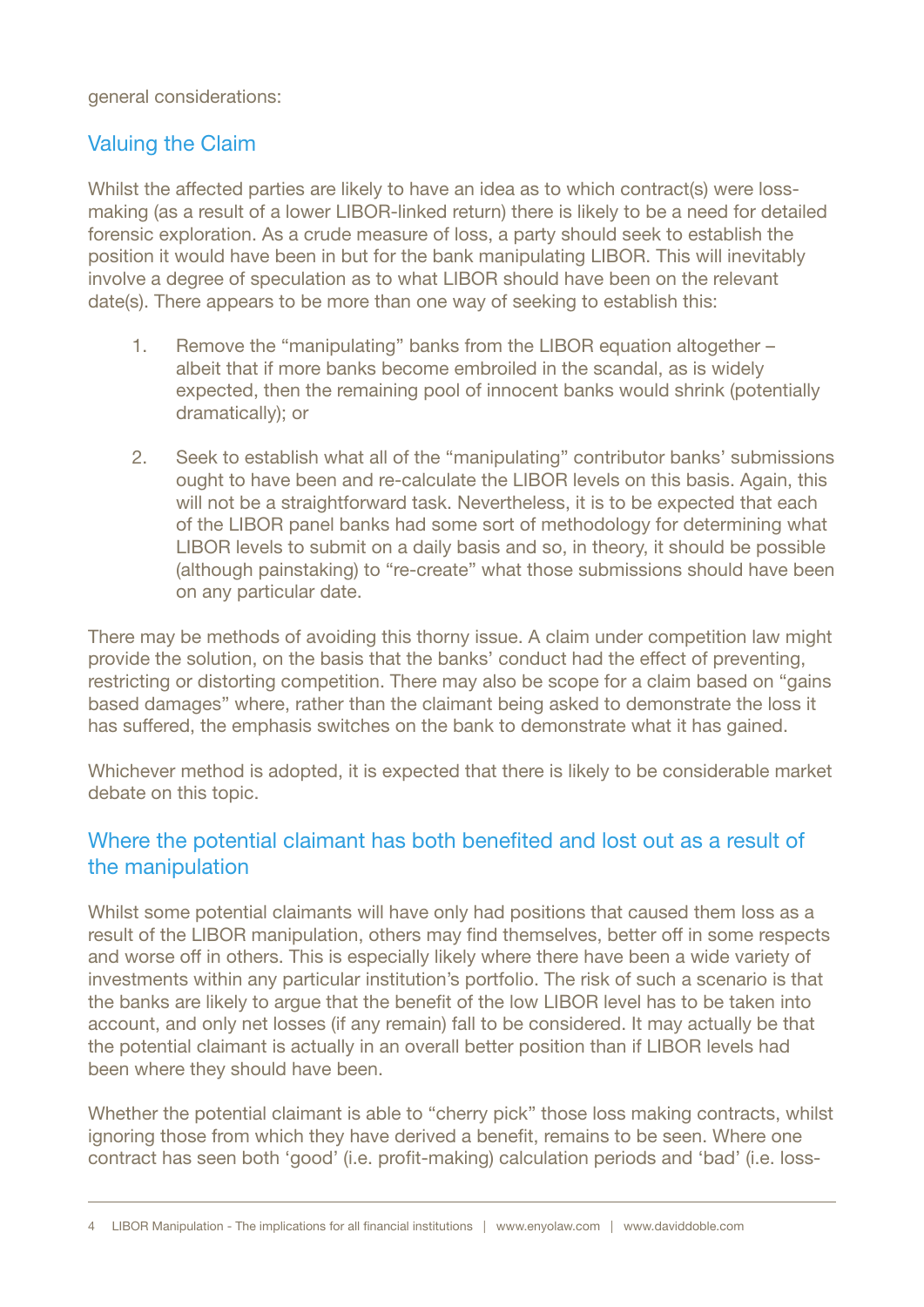making) calculation periods, it is unlikely that a potential claimant will be able to carve out the profit-making periods and pursue a claim solely on the basis of the loss making months. The overall picture for the duration of that particular contract would have to be taken into account. However, where a series of separate contracts are entered into (even if under one overarching ISDA agreement), there may well be scope for ignoring the profitable contracts and concentrating on the loss making ones.

## Limitation

As a rule, the limit is 6 years from a breach of contract or 6 years from damage being suffered in an action giving rise to a tort. After this time any action is likely to be statutebarred, meaning that the bank would have a full defence to any claim. However, there are notable exceptions under section 32 (1) of the Limitation Act 1980 where a potential defendant's conduct has been fraudulent, or the potential claimant's right of action has been deliberately concealed by the prospective defendant. In either circumstance, the 6-year period effectively starts again from the time that the would-be claimant discovers the fraud or concealment. As a result, it seems to us that there are good grounds that the time period – certainly in relation to potential claims against Barclays – only started recently, when news of the FSA fine emerged in late June 2012. The third exception under section 32 – where an action is for relief from the consequences of mistake – also warrants consideration, albeit the fraud / concealment grounds previously outlined are likely to provide a more straightforward route. In addition, where an English court is having to apply foreign law (for example, because English courts have jurisdiction pursuant to the underlying contract, albeit the contract itself is subject to foreign law) then The Foreign Limitation Periods Act 1984 will be relevant. As a general rule, it is the foreign law limitation period that will prevail, and this will warrant careful consideration.

## **Conclusion**

This note is necessarily a brief overview of some of the legal issues immediately arising out of the LIBOR manipulation investigations. Investigations into other LIBOR panel banks are continuing and we can expect further evidence to emerge as to how LIBOR may have been distorted during the First and Second Periods referred to above (2005 – 2009). The issues covered in this memorandum and other relevant aspects of this story will be examined in more detail in future editions in this series of notes. In particular, in considering whether to commence any legal action, potential claimants may wish to consider the following: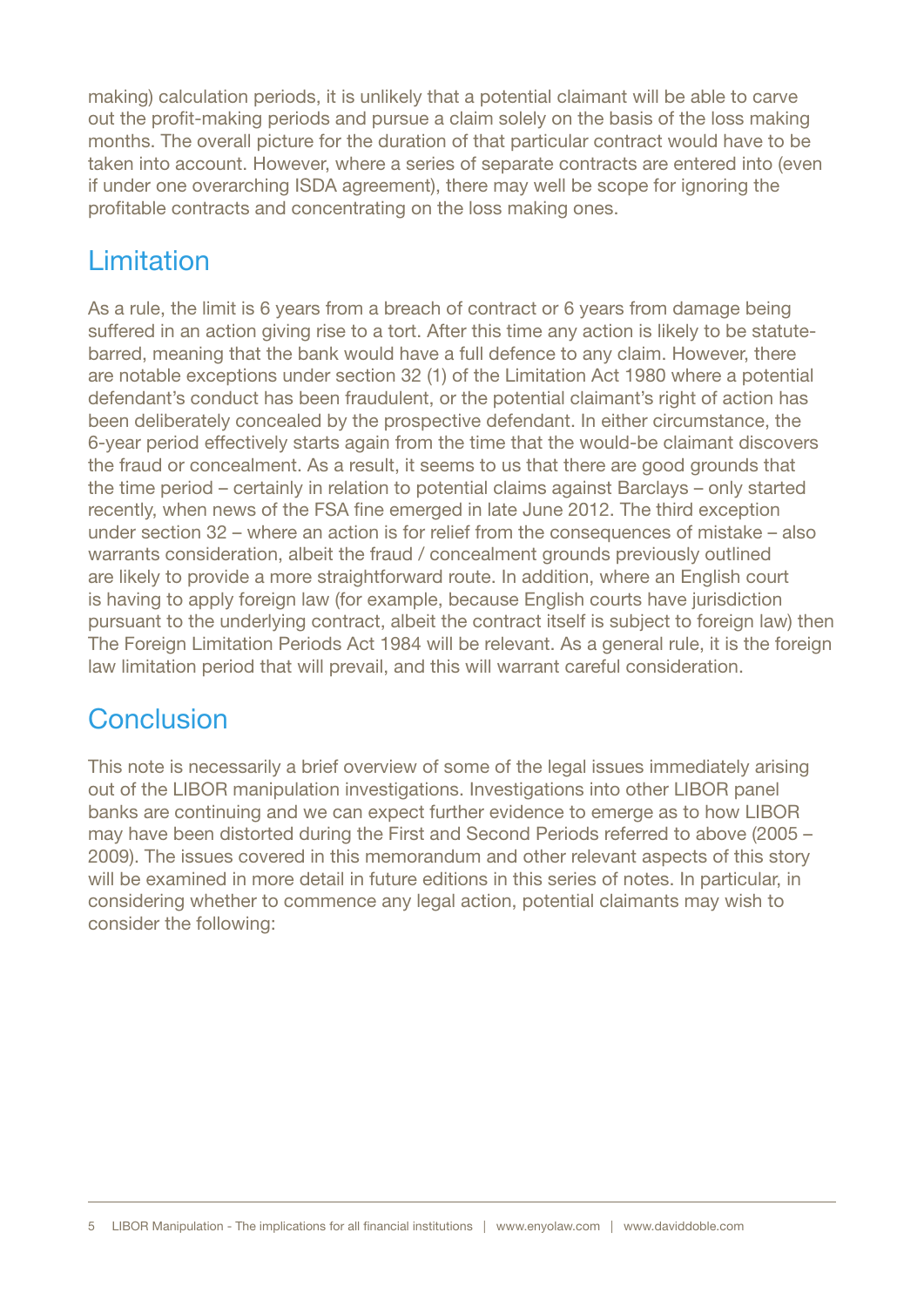- Governing law and jurisdiction. A number of class actions have been commenced in the United States already and a care home has also initiated an action in the United Kingdom. Careful consideration will need to be given in each case as to the most amenable jurisdiction for any claim. In particular, claimants should be careful to ensure that any cause of action pleaded against any of the banks in a UK or US court would not be prejudicial to the claimant in the context of any other LIBOR proceedings brought against it in its own jurisdiction.
- Assignment of legal claims. Depending on the exact nature of any legal claim and the relevant governing law and jurisdiction, it may be possible to assign the claim - either together with or separately from - the relevant asset.
- Even where institutions do not pursue actions against rate-manipulating banks, early consideration is required as to what they will do if they face claims in their local jurisdictions from affected clients in order to shift the liability onto the ultimate perpetrators.
- Collective or representative actions. Class actions in the US have already been commenced. In the UK, groups of claimants may be able to co-operate by using the representative action procedure to bring before the Courts questions of law that are common to all of them.
- Litigation funding. The availability of funding for claimants in large scale litigation has increased significantly in recent years. In the UK, the rules on funding and liability for legal costs are in a period of transition. Institutions considering making claims in the UK courts should have regard to the changing landscape.
- The progress of LIBOR litigation in the US and in the UK; and the published results of any further regulatory investigations into LIBOR manipulation.

In the interim, it may be sensible for institutions that held LIBOR-benchmarked assets between 2005 and 2009 to attempt to calculate the aggregate of those holdings over that time. It may also be an interesting exercise to begin an estimation of the sensitivity of any such portfolio to a downward deviation in LIBOR over that period (perhaps by 1 basis point (0.01 per cent) as is suggested in a recent Morgan Stanley report).

This note has been created by affiliated partners Enyo Law and David Doble Solicitors. The Enyo Law team consisted of Marcus Rutherford, Edward Allen and Max Hotham.